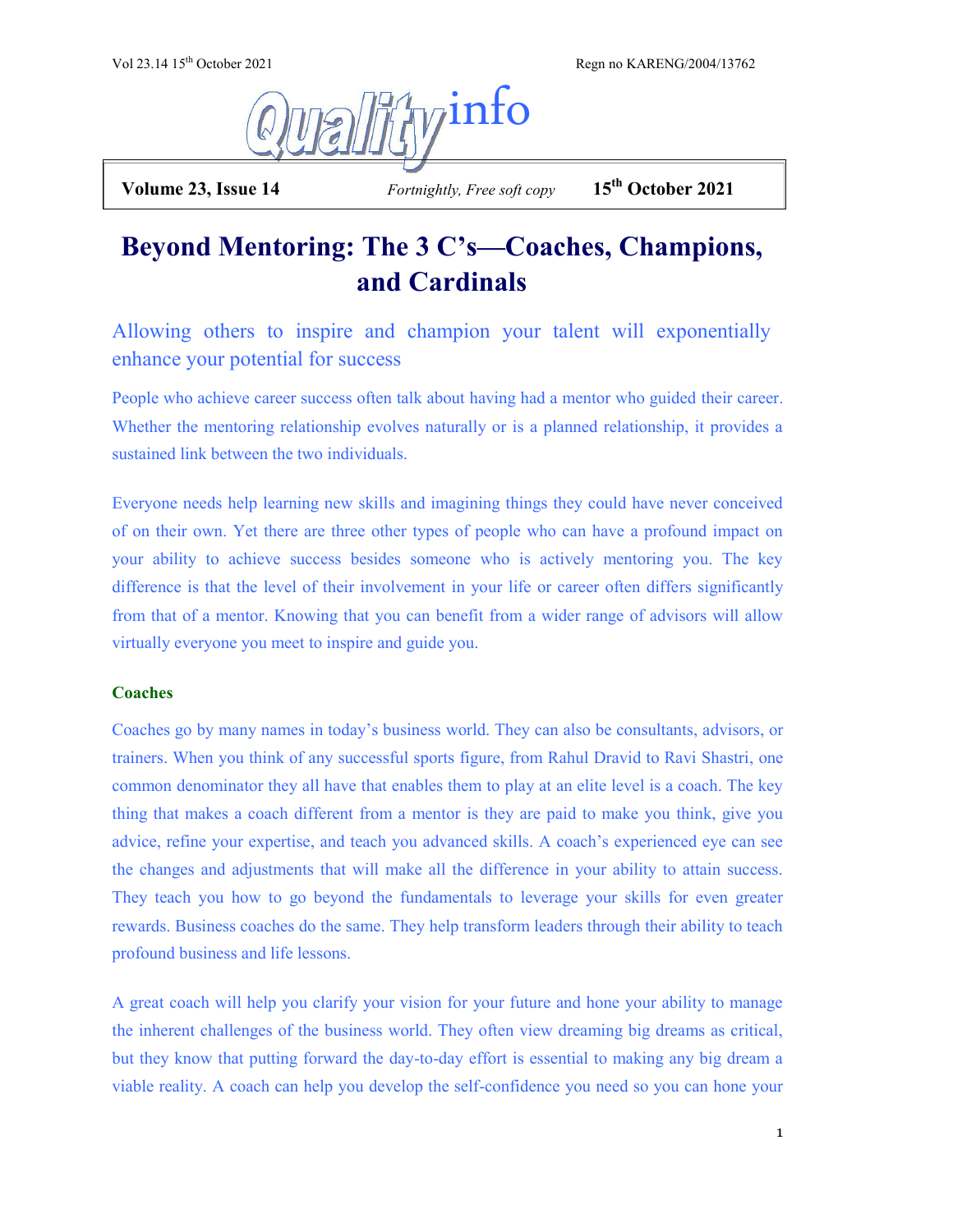skills and deliver them with style, grace, and technical perfection. Coaches are also a support system to help you get back up quickly when you stumble, as we all inevitably do. The lessons and discipline you learn from a great coach will remain with you throughout your career.

#### **Champions**

There are some people in your professional life who will reach out to assist you in a very different way than a coach or a mentor. Champions are the people who can open doors for you without any real relationship with you other than they recognize your talent and potential. Champions don't involve themselves in your life in any significant or ongoing way, but they reach back with their hand and give you a boost to lift you to the possibility of a new level of success. These types of distinguished business executives are so widely regarded that their recommendation is virtually an endorsement that moves you to the front of the line. They know they are opening a door for you, but they don't expect anything back except that you follow through on the opportunity at an exceptional level of performance.

You will gain the attention of a champion via recommendations of their staff or from projects you work on that bring your professional skill set to their attention. These types of leaders are always on the lookout for talent. A high level of satisfaction with your efforts can bring amazing opportunities. It can include business referrals, invitations to next-level boards, and other opportunities to showcase your skills. Referrals from a champion can make an enormous difference in your career and in raising the sophistication level of your future opportunities. The most unusual thing about your relationship with a champion is that there is likely to be no personal relationship. They don't have heart-to-heart talks or lunch with those they support. Yet a champion can do more for your professional career than any mentor ever could. Champions open doors and give you a chance to prove yourself. They can bring you to a whole new professional level and open up the world for you.

#### **Cardinals**

Then there are those people who fly into your life and show you possibilities that will change the course of your future. These cardinals just as quickly fly away, and you never see them again. Nevertheless, the brilliance of what they have added to your view of the world totally changes how you see your future. When cardinals talk to you, their words inspire a new song in your heart. The possibilities of the world they show you move your spirit in a new direction. Cardinals inspire you to soar to a level you never could have imagined before you saw them fly. Cardinals leave behind a memory that stimulates and engages you because they have exposed you to previously unimagined possibilities.